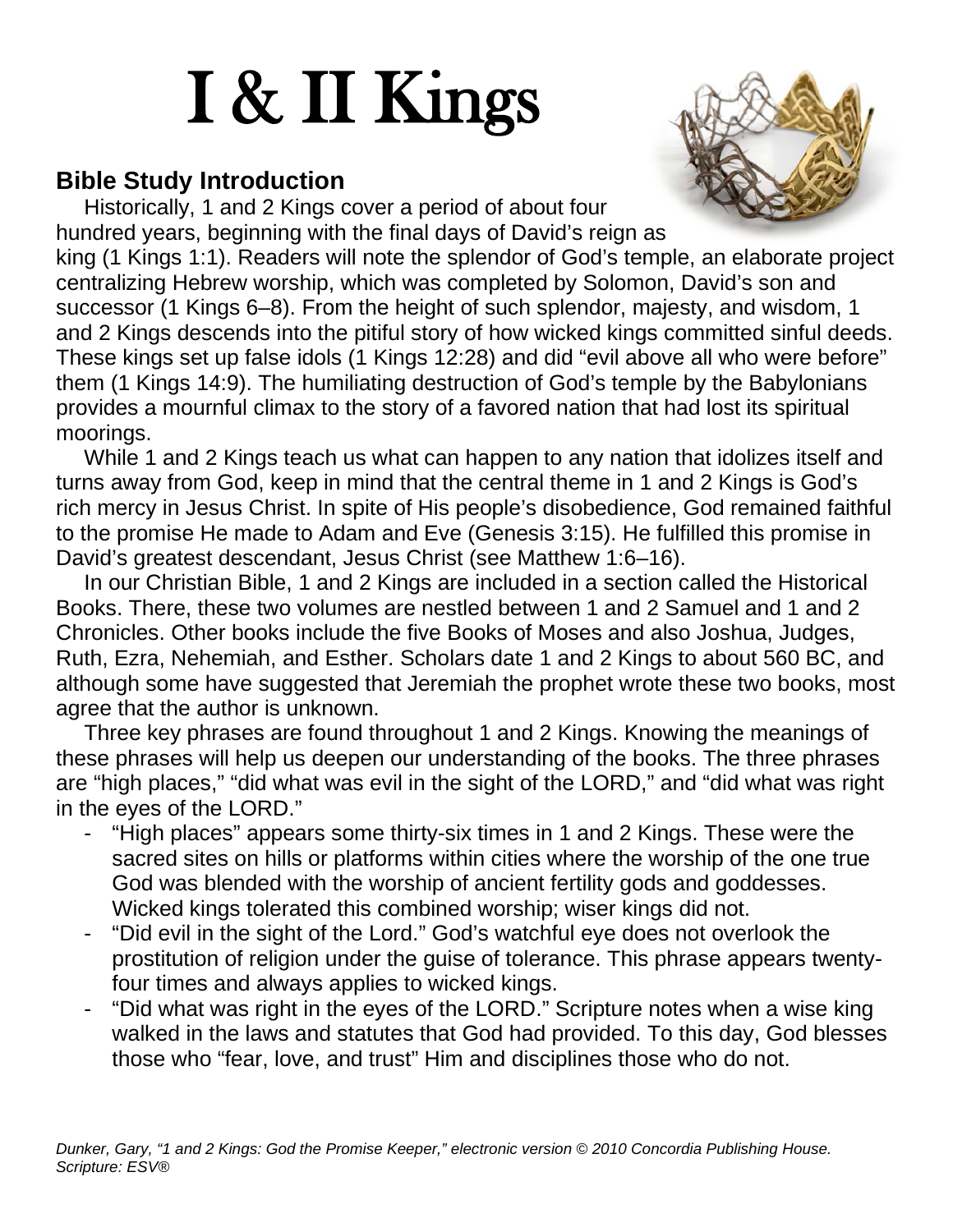# **Lesson I – Chapters 1-4**

#### **Solomon, Israel's New King**

Israel's new king stood before the people. Innumerable sacrifices of sheep and oxen marked the dedication of Solomon's temple. Priests in ceremonial garb brought the ark of the covenant to its place of honor in the Most Holy Place. When they came out again, the Lord's presence filled the temple with a cloud so thick that the priests could no longer minister inside.

In 587 BC, the Babylonians saw to the destruction of Solomon's magnificent temple. Although it was rebuilt by Herod the Great, Herod's temple was no match for Solomon's. In 19 BC, Herod began a massive renovation and expansion of the temple. This project was completed around AD 63, some fifty-nine years after Herod's death. During Jesus' time on earth, Herod's temple was still undergoing renovation. Jesus said, "Destroy this temple, and in three days I will raise it up" (John 2:19), while standing in this temple. While His listeners thought that He was referring to that temple made by Herod (v. 20), John makes it clear that Jesus was referring to the temple of His body (v. 21). Following His crucifixion, Jesus would raise this temple on the first Easter.

Archeological evidence of Solomon's temple surfaced in 2007. Muslim workers near Jerusalem's Temple Mount found artifacts dating from the eighth to sixth century BC. Fragments unearthed at the site included animal bones, the rim of a storage jar, ceramic bowls, and numerous shards. Some bore designs similar to those of the First Temple period. Finds like these lend further credence to the historicity of biblical accounts.

#### **Adonijah's Revolt**

Read 1 Kings 1:1–2:12. The opening verses of 1 Kings quietly usher us back to the final days of King David and recount how God saw to it that Solomon succeeded him as king. You may recall that God called David a man after His own heart. David's desire was to seek God's mercy and forgiveness for his sins. No wonder the writer of 1 and 2 Kings compares all future kings to him.

Now David lies near death. A power struggle develops between David and his son Adonijah. Customarily, the eldest son became king upon his father's death. However, God had other plans. His choice to replace David was Solomon (whose name means "peaceful"). Solomon was David's son by Bathsheba.

- 1. The stakes are high. We wonder if Adonijah's plot might succeed and God's promise to David be thwarted. What roles do Bathsheba and Nathan play in this high-stakes drama?
- 2. There is a bit of irony between the self-adulation of Adonijah (1:5–10) and the coronation of Solomon as Israel's true king (vv. 38–48). How did Adonijah's

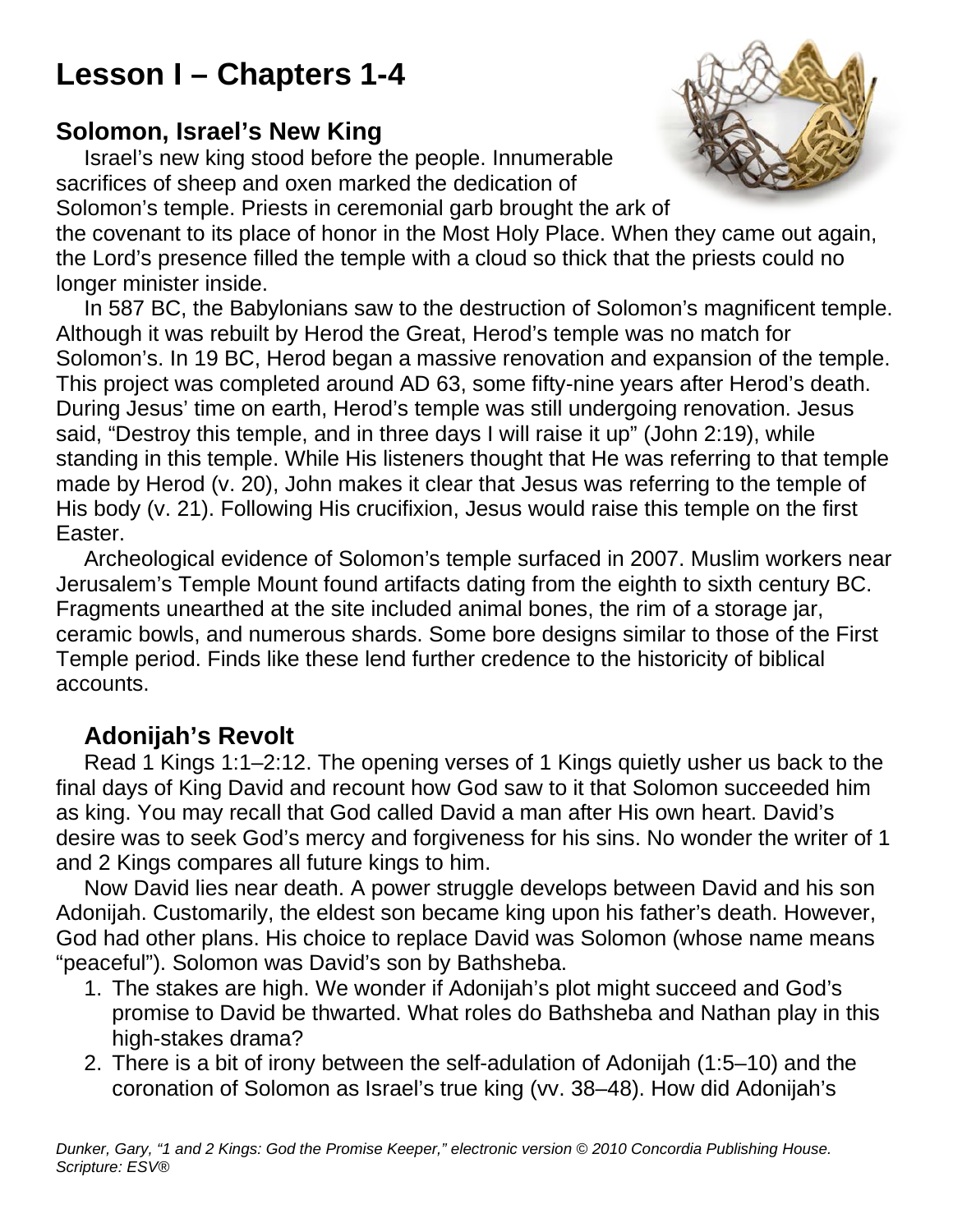supporters react when the real coronation occurred within earshot of their celebration (v. 49)?

3. Where does Adonijah flee for mercy, and how does Solomon react (vv. 50–53)?

## **David's Kingly Advice**

Read 1 Kings 2:1–12. On his deathbed, David instructed Solomon on God's expectations for a king. David admonished Solomon to walk in God's ways and to keep His commandments.

- 4. Think about your own life for a moment. When you walked outside of God's ways, how did God work through friends or family to put you on His path again?
- 5. Note verse 4. What promise does God attach to His command to remain faithful to His ways?

#### **Solomon's Reign Begins**

Read 1 Kings 2:13–46. At David's request, Solomon consolidated his power (vv. 26–46). First, he had to contend with Adonijah again (2:13–25). On the surface, Adonijah's second rebellion seemed innocent enough: asking to marry Abishag the Shunammite, who warmed David in his old age (1:2–4). David did not have sexual relations with her, so why the fuss? The fuss occurred because a new king established his kingdom by taking the former king's harem as his own (2 Samuel 3:7–8; 12:8; 16:21–22).

6. What happened to Adonijah after this coup attempt (vv. 23–25)?

#### **Solomon's Great Wisdom**

Read 1 Kings 3:1–4:34. Note the reference to "high places" in verse 3. This passage makes it clear that Solomon worshiped God at places where others worshiped pagan gods. File that note for later consideration.

- 7. God appeared to Solomon at Gibeon and said, "Ask what I shall give you." Had you been Solomon that day, what would you have requested from God? What did Solomon request?
- 8. How might the intent of Solomon's request for wisdom (vv. 6–9) illustrate his great love for God at this point in his life?
- 9. God desires the salvation of all people (1 Timothy 2:3–4). In what way does God use Solomon's wisdom to bring people to Himself (1 Kings 4:34)?

## **God's Word for Today**

Wisdom and wealth. God gave Solomon these two gifts out of His abundant mercy. God desired that Solomon use these gifts to His glory by walking in His ways.

- 10. What gifts has God given you to use in His kingdom? Share some ways that you are using those gifts.
- 11. Looking at our lives, we realize how far short we fall of God's expectations. Read Ephesians 1:7–10. What comfort do you find in this verse?